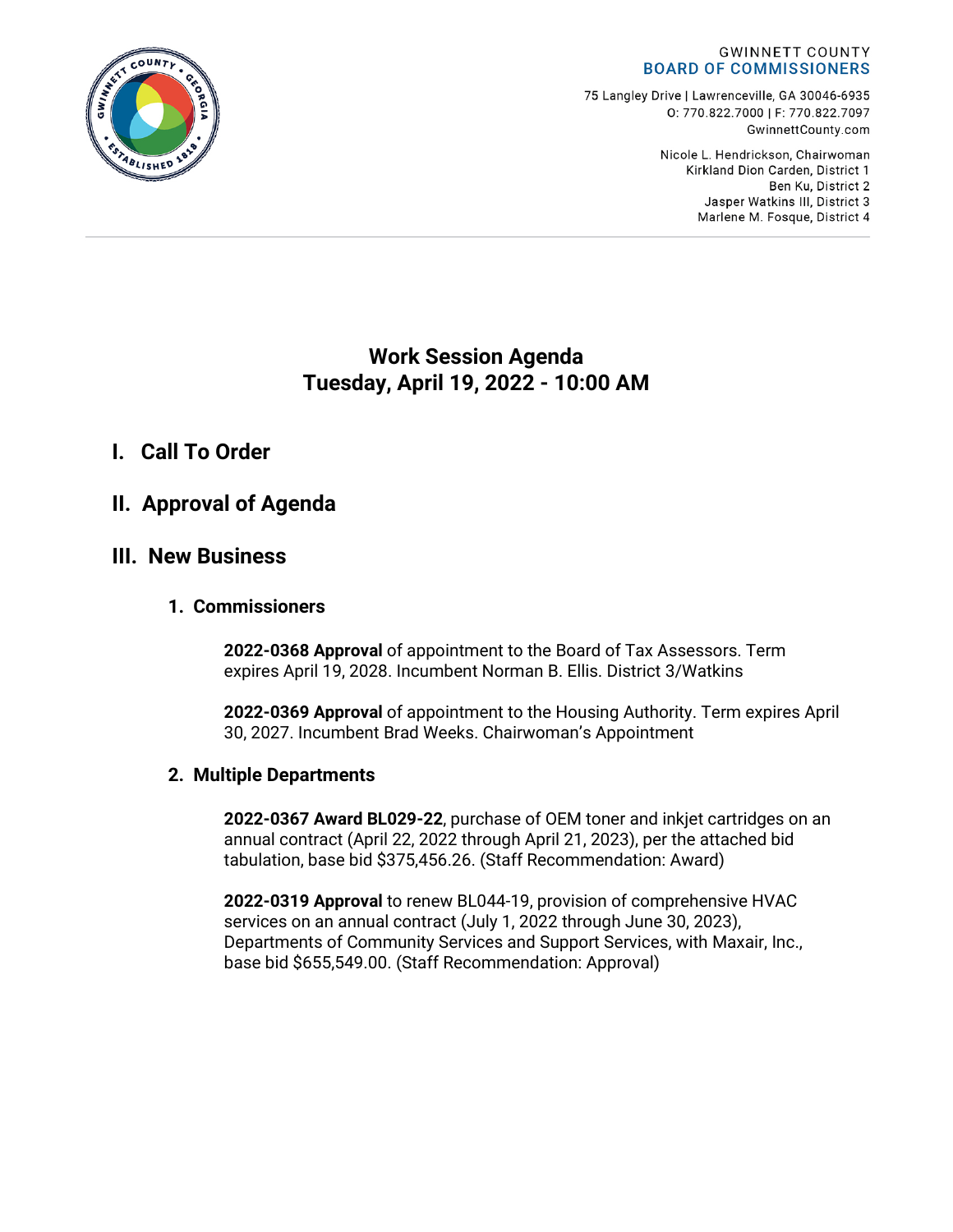### **III. New Business**

#### **2. Multiple Departments**

**2022-0383 Approval** to rescind renewal of BL007-19, purchase only and purchase and installation of sod and sprigs on an annual contract (March 27, 2022 through March 26, 2023), Departments of Community Services, Transportation, and Water Resources, with Arthur A. Jones & Associates dba Buck Jones Nursery. (Staff Recommendation: Approval)

### **3. Community Services/Tina Fleming**

**2022-0329 Award BL020-22**, playground replacement at Collins Hill Park, to Playcore Wisconsin, Inc. dba Gametime, amount not to exceed \$644,380.54. Contract to follow award. Subject to approval as to form by the Law Department. This contract is funded by the 2017 SPLOST Program. (Staff Recommendation: Award)

**2022-0389 Approval** to accept donations, in the amount of \$3,696.00, as part of the Betty White animal shelter challenge, which called for donations to local animal shelters in her memory. Funds will be used to support the operations of the Gwinnett County Animal Welfare and Enforcement division. (Staff Recommendation: Approval)

**2022-0390 Approval/authorization** to accept provider status from the Georgia Department of Early Care and Learning (DECAL) for the Childcare and Parent Services (CAPS) program to receive reimbursement of childcare subsidies for eligible participants. Authorization to establish annual grant revenue and appropriation budgets to match eligible participant expense. Approval/ authorization for the Department of Community Services to receive CAPS funding on an ongoing basis as defined in the Child Care Provider Agreement. Approval/authorization for the Chairwoman or designee to execute program documents and any other necessary documents. This program is 100% funded through DECAL with no matching funds required. Subject to approval as to form by the Law Department. (Staff Recommendation: Approval)

### **4. Financial Services/Buffy Alexzulian**

**2022-0382 Award RP041-21**, provision and implementation of a grants management software solution on an annual contract (April 19, 2022 through April 18, 2023), to REI Systems, Inc., base amount \$635,172.90 (negotiated cost savings of approximately \$130,000.00). Contract to follow award. Subject to approval as to form by the Law Department. This contract is funded 43% by the American Rescue Plan Act and 6% by the United States Department of Housing and Urban Development. (Staff Recommendation: Award)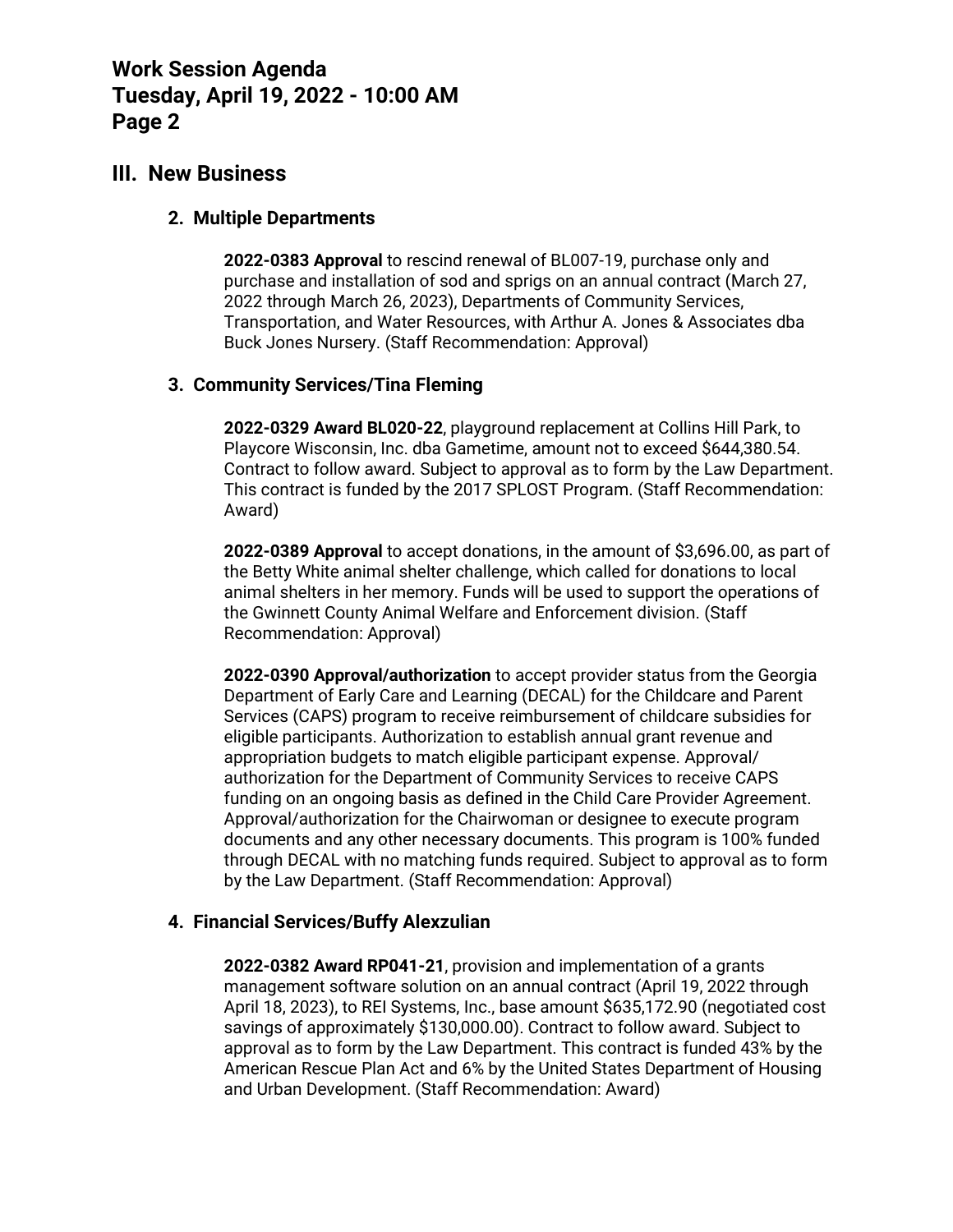### **III. New Business**

#### **4. Financial Services/Buffy Alexzulian**

**2022-0340 Approval** of tax digest corrections, including changes to the digest, additions, deletions, and errors discovered during the billing and collection process of the Tax Assessors and Tax Commissioner's Office. Adjustments amount to an increase of assessed value in the amount of \$5,808,110.00, a decrease in assessed value of \$17,103,180.00 for a net decrease of \$11,295,070.00 for tax years 2016 through 2021. (Staff Recommendation: Approval) (Board of Assessors Approved on March 2, 2022, Vote 5-0)

**2022-0334 Approval/authorization** of the February 28, 2022 Monthly Financial Status Report and ratification of all budget amendments.

#### **5. Fire Services/Russell S. Knick**

**2022-0328 Award OS012-22**, purchase of Life Line ambulances, to Life Line Emergency Vehicles, \$1,146,000.00. This contract is funded by various SPLOST Programs. (Staff Recommendation: Award)

**2022-0359 Award BL008-22**, provision of landscaping maintenance services on an annual contract (April 19, 2022 through April 18, 2023), to Chealey Solutions, LLC and Seasons Landscape Incorporated, base bid \$134,268.00. (Staff Recommendation: Award)

### **6. Information Technology Services/Dorothy Parks**

**2022-0376 Award OS011-22**, provision of Microsoft Premier support on an annual contract (April 19, 2022 through April 18, 2023), to Microsoft Corporation, using a competitively procured State of Georgia contract, base amount \$101,971.00. (Staff Recommendation: Award)

**2022-0388 Award OS015-22**, purchase of Adobe software renewal subscriptions on an annual contract (May 5, 2022 through May 4, 2023), to CDW Government, LLC, using a competitively procured State of Georgia contract, base amount \$166,498.77 (this represents an 8.9% decrease from the previous contract). (Staff Recommendation: Award)

**2022-0283 Approval** to renew OS002-17, Microsoft Enterprise agreement and true-up on an annual contract (May 1, 2022 through April 30, 2023), with Dell Marketing L.P., using a competitively procured State of Georgia contract, base amount \$5,022,817.00. (Staff Recommendation: Approval)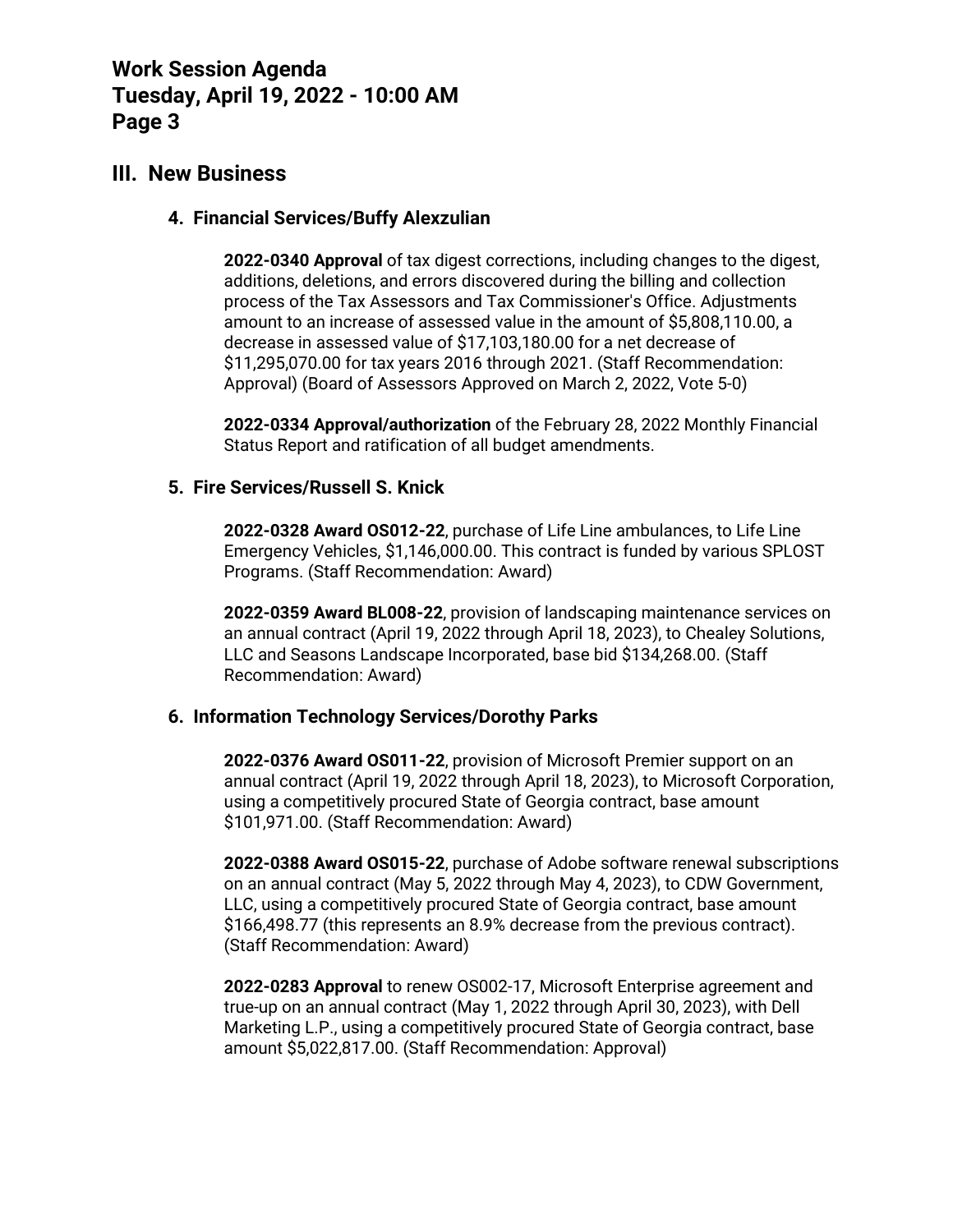### **III. New Business**

#### **6. Information Technology Services/Dorothy Parks**

**2022-0350 Approval** to renew BL049-19, purchase of notebook, laptop, and tablet computers on an annual contract (May 22, 2022 through May 21, 2023), with PC Specialists, Inc., dba Technology Integration Group (TIG) and R&D Computers, Inc., base bid \$366,195.32. (Staff Recommendation: Approval)

### **7. Law Department/Michael P. Ludwiczak**

**2022-0353 Approval** of the settlement in the matter, Gwinnett County, Georgia vs. Tucker Family Fund, L.L.C., et al., Civil Action Number 19-A-03088-11, Superior Court of Gwinnett County. Subject to approval as to form by the Law Department.

**2022-0346 Approval/authorization** for Declaration of Taking Condemnation proceedings for the property of Colfin 2015-1 Industrial Owner, LLC, and Wilmington Trust, National Association, consisting of 8,704.92 square feet of fee simple right of way and 244.59 linear feet of limited access rights, Tax Parcel No. R7154 004, 1000 Satellite Boulevard, amount \$30,000.00. Subject to approval as to form by the Law Department. This project is funded by the 2014 SPLOST Program.

**2022-0347 Approval/authorization** for Declaration of Taking Condemnation proceedings for the property of Colfin 2018-14 Industrial Owner, LLC, and Wilmington Trust, National Association, consisting of 37,867.56 square feet of fee simple right of way and 752.71 linear feet of limited access rights, Tax Parcel No. R7153 129, 2925 Shawnee Industrial Way, amount \$130,400.00. Subject to approval as to form by the Law Department. This project is funded by the 2014 SPLOST Program.

**2022-0348 Approval/authorization** for Declaration of Taking Condemnation proceedings for the property of McDaniel Enterprises, Inc., consisting of 3,684.33 square feet of fee simple right of way, 1,480.29 square feet of permanent construction easements, and 1,072.51 square feet of 48-month temporary driveway easement, Tax Parcel No. R7009 005, 615 West Pike Street, amount \$125,000.00. Subject to approval as to form by the Law Department. This project is funded by the 2014 SPLOST Program.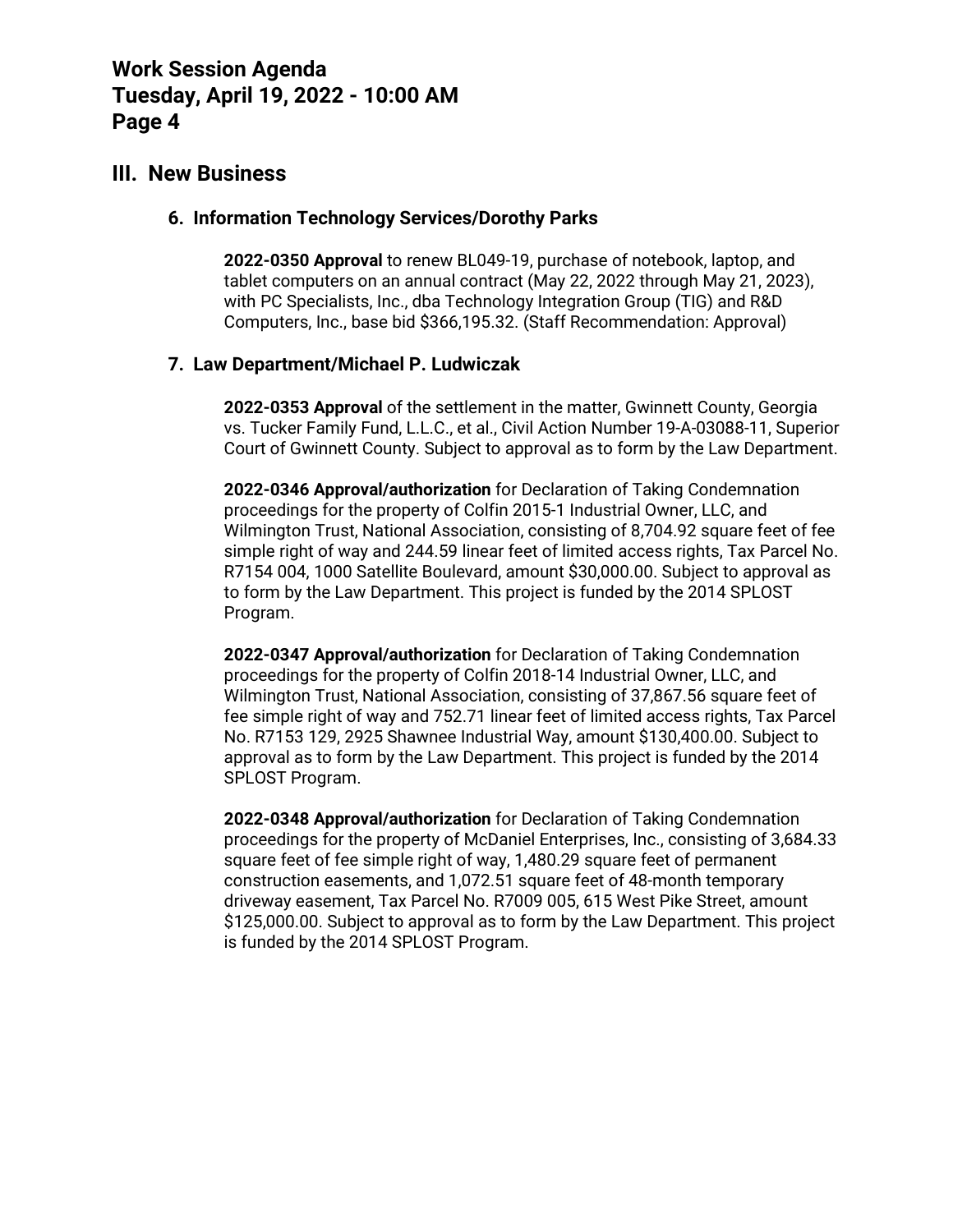### **III. New Business**

#### **7. Law Department/Michael P. Ludwiczak**

**2022-0349 Approval/authorization** for Declaration of Taking Condemnation proceedings for the property of D.A.D. Holdings, L.L.C., Gloria Ann Ellis Hayes and Michael D. Hayes, as Trustees of the A.D. Hayes IV Trust under the Will of A.D. Hayes, Donald E. Hayes, Gloria Ann Hayes, Michael D. Hayes, A. Terry Hayes, Tim Hayes and Ted A. Hayes, consisting of 5,529.00 square feet of fee simple right of way, 1,148.50 square feet of permanent construction easements, and 3,422.96 square feet of 48-month temporary driveway easements, Tax Parcel No. R7009 011, 719 West Pike Street, amount \$116,000.00. Subject to approval as to form by the Law Department. This project is funded by the 2014 SPLOST Program.

**2022-0358 Approval/authorization** for the Chairwoman to execute a Resolution reappointing Russell Royal to the Indigent Defense Governing Committee. (Staff Recommendation: Approval)

**2022-0437 Approval/authorization** for the Chairwoman to execute a Resolution approving the issuance of revenue bonds by the Development Authority of Gwinnett County for the benefit of GGCF Athletic Fields, LLC, and any and all additional documents necessary to indicate such approval. Subject to approval as to form by the Law Department.

### **8. Police Services/James D. McClure**

**2022-0386 Award OS014-22**, Teledyne FLIR surveillance systems low light upgrade, to Teledyne FLIR Surveillance, Inc., amount not to exceed \$286,977.32. (Staff Recommendation: Award)

**2022-0423 Award OS009-22**, purchase of a digital storage system for investigations, to IX Systems, Inc., \$135,701.00. (Staff Recommendation: Award)

**2022-0361 Approval** to retire from service, Gwinnett County Police K-9 Borni to be removed from the Fixed Asset Registry and permanently retired to his handler, Sergeant Erick Fee, for the remainder of his life.

**2022-0309 Approval/authorization** for the Chairwoman to execute an Intergovernmental Agreement with the City of Sugar Hill for the use of the County Owned 800 MHz System. No cost associated. Subject to approval as to form by the Law Department.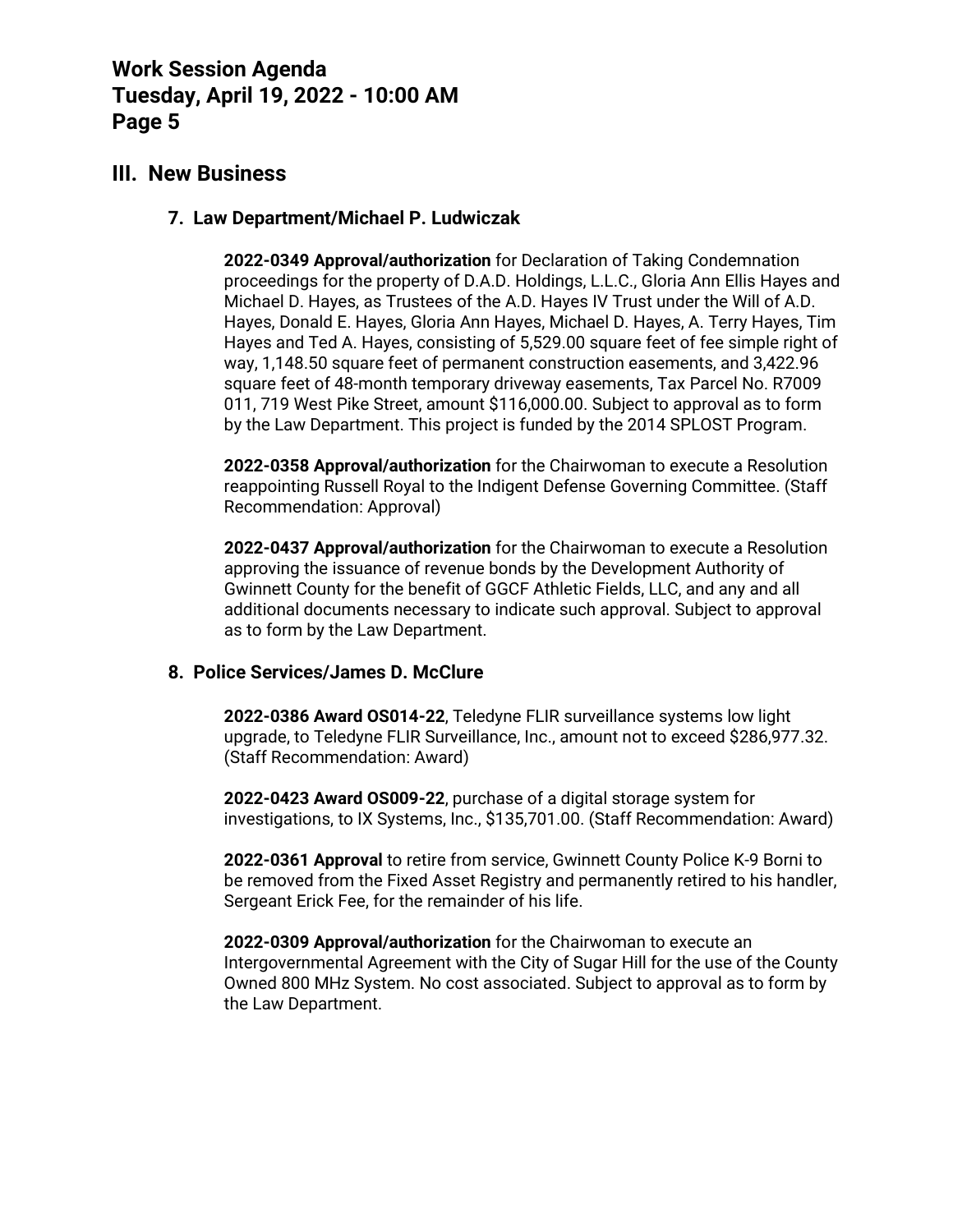### **III. New Business**

#### **9. Support Services/Angelia Parham**

**2022-0338 Award BL018-22**, radio tower HVAC replacement projects, to John F. Pennebaker Co., Inc., amount not to exceed \$568,823.00. Contract to follow award. Subject to approval as to form by the Law Department. (Staff Recommendation: Award)

### **10. Tax Commissioner/Tiffany P. Porter**

**2022-0365 Approval** of Allowance of Gwinnett County Tax Commissioner's 2021 Insolvents List for Tax Years 2011 - 2021.

### **11. Transportation/Lewis Cooksey**

**2022-0320 Award BL017-22**, Gwinnett County Air Traffic Control Tower (ATCT) improvements project, to Robinson Aviation (RVA), Inc., amount not to exceed \$330,714.38. Contract to follow award. Subject to approval as to form by the Law Department. (Staff Recommendation: Award) (Gwinnett County Airport Authority approved on April 14, 2022, Vote 5-0.)

**2022-0375 Award BL023-22**, Ross Road (at US 78/SR 10/Stone Mountain Hwy) and Anderson-Livsey Lane (at Centerville Hwy and Telida Trail) traffic safety improvement projects, to Backbone Infrastructure, LLC, amount not to exceed \$415,497.10. Contract to follow award. Subject to approval as to form by the Law Department. This contract is funded by the 2014 SPLOST Program. (Staff Recommendation: Award)

**2022-0373 Approval** of Change Order No. 1 for BL012-21, Collins Industrial Way from SR20/Buford Drive to Collins Hill Road Connector, project with CMES, Inc. This Change Order will increase the contract by \$733,143.87 with the County's obligation increasing by \$416,503.12 and a private developer contributing \$316,640.75 through an executed Development Participation Agreement. The total contract amount is adjusted from \$1,988,174.70 to \$2,721,318.57 and adds 160 calendar days to the contract duration. Subject to approval as to form by the Law Department. This project is funded by the 2014 SPLOST Program and the Georgia Department of Transportation. (Staff Recommendation: Approval)

**2022-0339 Approval/authorization** for the Chairwoman to execute the Second Amendment to the Lease Agreement between Gwinnett County and the Civil Air Patrol, Inc. Subject to approval as to form by the Law Department. (Airport Authority approved on January 13, 2022, Vote 4-0.)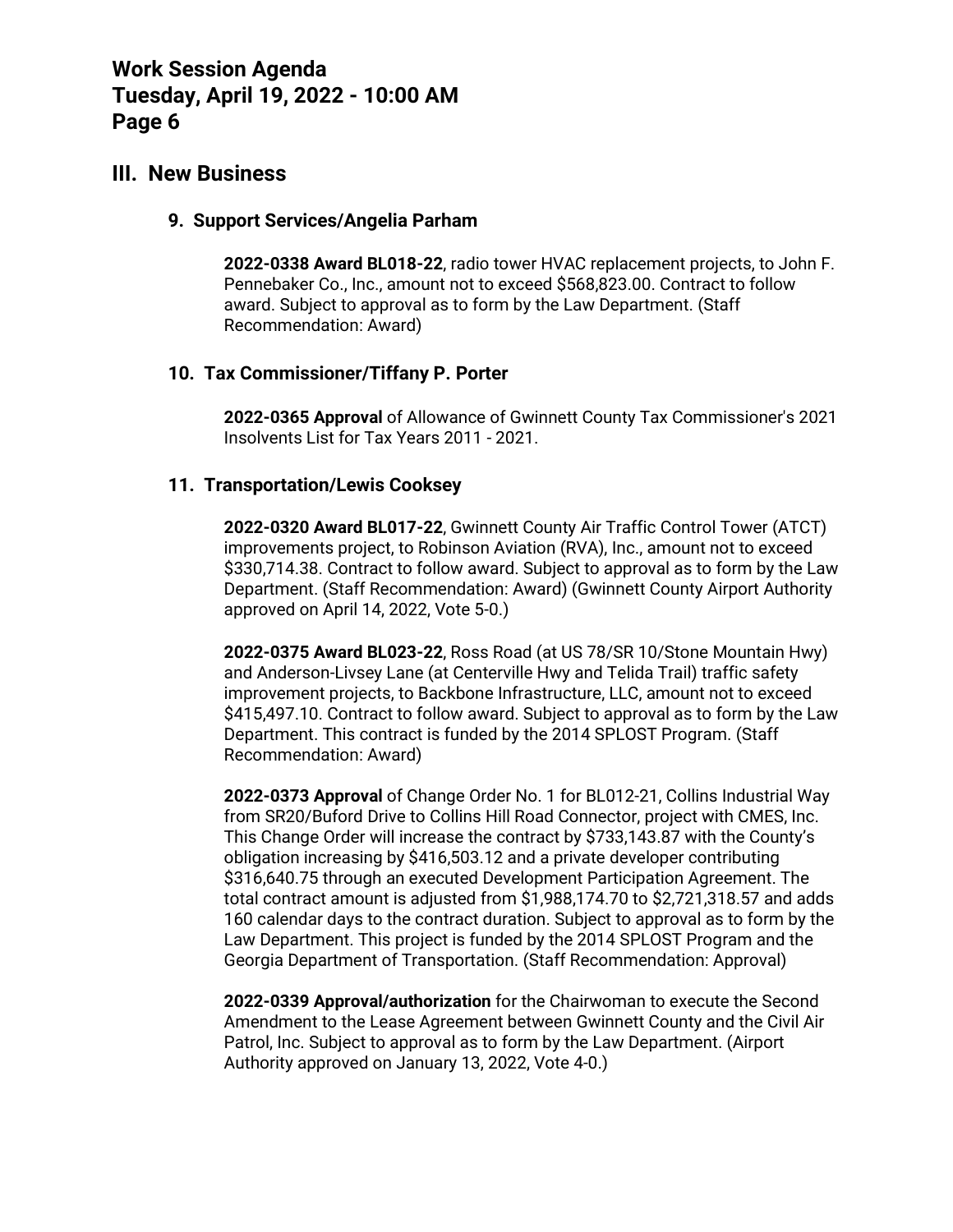### **III. New Business**

#### **11. Transportation/Lewis Cooksey**

**2022-0351 Approval/authorization** for the Chairwoman to execute an Intergovernmental Agreement with the City of Duluth regarding the improvement of Pine Needle Drive. The City of Duluth has requested the approval to make improvements on Pine Needle Drive at its intersection with SR120/Abbotts Bridge Road. The City will construct a cul-de-sac on Pine Needle Drive. The City will be responsible for all costs associated with the improvements of Pine Needle Drive and shall be responsible for the ongoing maintenance of the cul-de-sac after the completion of the project. There will be no financial obligation to the County. Subject to approval as to form by the Law Department. (Staff Recommendation: Approval)

**2022-0377 Approval/authorization** for the Chairwoman to execute an agreement with the Lilburn Community Improvement District (CID) regarding the development of a Livable Centers Initiative major plan update. The total cost of the study is \$149,915.00. The County will contribute \$29,661.25 toward the cost of the study, utilizing the remaining SPLOST Transportation Planning Funds from a prior CID/County agreement (GCID20181268). There will be no change to the County's overall financial obligation. Subject to approval as to form by the Law Department. Funded by the 2017 SPLOST Program. (Staff Recommendation: Approval)

**2022-0385 Approval/authorization** for the Chairwoman to execute a Purchase and Sale Agreement with Unified Tech, Inc., on the Sugarloaf Parkway Extension Phase II project, including authority to execute any and all related documents necessary to consummate the transaction. This Agreement involves the purchase of 0.586 acres of fee simple right of way at a cost of \$869,339.00. Subject to approval as to form by the Law Department. This Agreement is funded by the 2014 SPLOST Program. (Staff Recommendation: Approval)

**2022-0387 Approval/authorization** to apply for and accept, if awarded, Federal Transit Administration (FTA) Section 5307 formula grant funds, two Congestion Mitigation and Air Quality (CMAQ) awards, and the Surface Transportation Block Grant (STBG), that has been flexed to FTA, which will provide Federal assistance for operating and capital expenses for 2022 and 2023, in a total amount not to exceed \$21,972,610.58, which includes a required local match of \$6,956,863.58. Approval/authorization for the Chairwoman, or designee, to execute any and all related documents. Subject to approval as to form by the Law Department.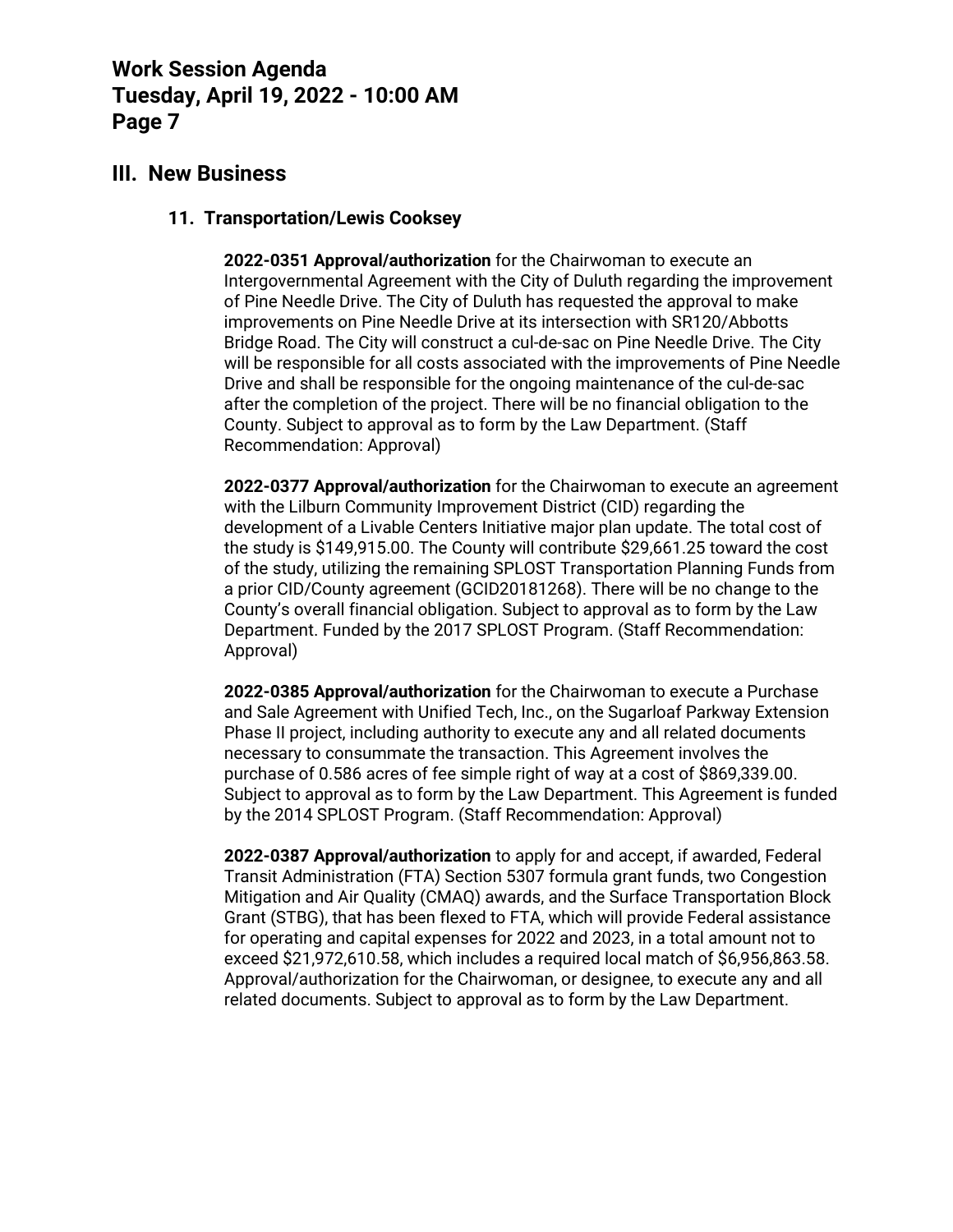### **III. New Business**

#### **12. Water Resources/Tyler Richards**

**2022-0360 Award BL014-22**, Lanier Filter Plant Administration Building demolition, to Complete Demolition Services, LLC, amount not to exceed \$131,000.00. Contract to follow award. Subject to approval as to form by the Law Department. (Staff Recommendation: Award)

**2022-0366 Approval** to renew OS001-19, purchase of products and services for Supervisory Control and Data Acquisition (SCADA) programming, design, and integration services on an annual contract (May 6, 2022 through May 5, 2023), with Kapsch TrafficCom USA, Inc., base amount \$250,000.00. (Staff Recommendation: Approval)

**2022-0381 Approval** to renew BL017-19, provision of variable frequency drive (VFD) maintenance services on an annual contract (May 7, 2022 through May 6, 2023), with Electronic Maintenance Associates, Inc., base bid \$120,000.00. (Staff Recommendation: Approval)

**2022-0330 Approval/authorization** for the Chairwoman to execute a Memorandum of Agreement for Participation in the District-wide Single Family Toilet Retrofit Program with Metropolitan North Georgia Water Planning District in the amount of \$125,000.00. Subject to approval as to form by the Law Department. (Staff Recommendation: Approval)

**2022-0371 Approval/authorization** for the Chairwoman to execute a Development Participation Agreement between Gwinnett County, Gwinnett County Water and Sewerage Authority and Taylor Morrison of Georgia, LLC, to outline the responsibilities of the parties as it pertains to sewer infrastructure improvements in the vicinity of Buford Drive and Russell Road in unincorporated Gwinnett County. Taylor Morrison of Georgia, LLC will pay to Gwinnett County four hundred forty-seven thousand five hundred dollars (\$447,500.00) towards implementation of the project. Subject to approval as to form by the Law Department. (Staff Recommendation: Approval) (Water and Sewerage Authority approved on April 11, 2022, Vote 5-0.)

**2022-0372 Approval/authorization** for the Chairwoman to execute a Governmental Encroachment Agreement for Easement with Georgia Power Company, for work associated with the Dam Outlet Works Maintenance Project (Y14 site). Subject to approval as to form by the Law Department. (Staff Recommendation: Approval)